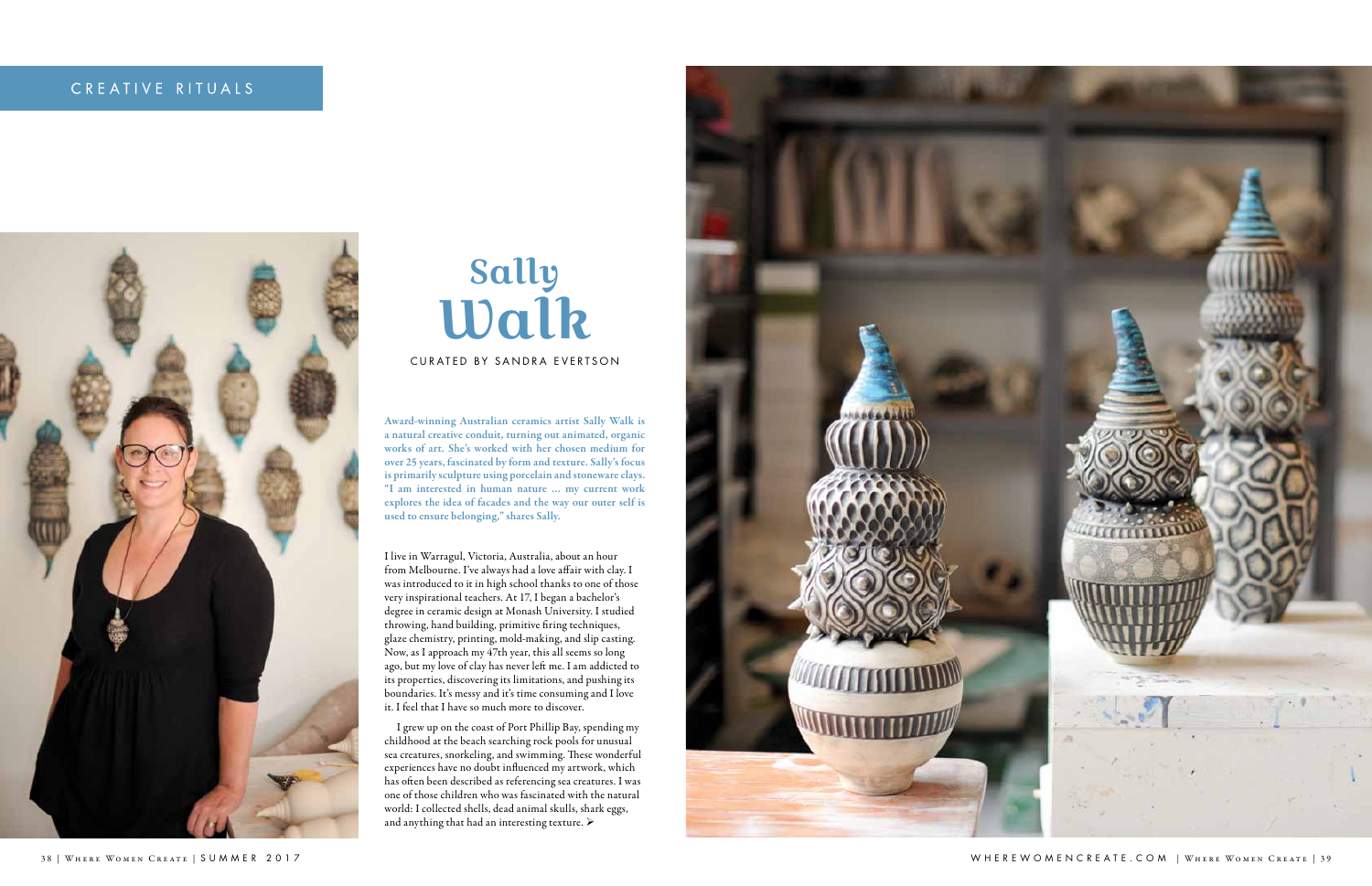







Ceramics has been, and I think always will be, my addiction, and thankfully it is also my job and my livelihood. I work from home in my purpose-built studio, and I also teach ceramics and art. During the day my students are my focus, and I work on my own sculptures in the evenings and on weekends. I am completely dedicated to my success as an artist.

I love form and particularly love clay in its unglazed state. I find clay to be most beautiful at the leather-hard stage. I'd love to find a glaze that would preserve this appearance, which is a challenge I continue to work on. I use minimal glazes, working in quite a different way than most ceramic artists. My focus is on sculpture, even though I also make all my own cups and plates.

My current work groups together sentinel-type forms, and each section is thrown on the pottery wheel using a porcelaineous stoneware clay. They are joined together at the leather-hard stage and then carved with strong patterns. Under-glaze is painted into the patterning and the excess is wiped away to give an almost antique patina. The tips of each work are dipped in copper glaze to produce a strong turquoise coloring. They appear to be uniform and in formation, with spiked surfaces that act as a warning. In my imagination, this is an adaptation to prevent anyone from getting to really know you, always being on the defensive to avoid any pain.  $\blacktriangleright$ 

I am fascinated by human nature and how we interact with each other. I'm fascinated by what makes us different and also how we are so alike. I want to better understand how we act, dress, and behave in order to feel a sense of belonging, to try and comprehend how prejudice and hatred can perpetuate itself in some societies. I use these ideas conceptually in my work, ultimately manifesting in highly textural surfaces, such as very harsh spikes and heavily carved line work or soft and delicate textures with frills or skirts of finely sculpted clay.